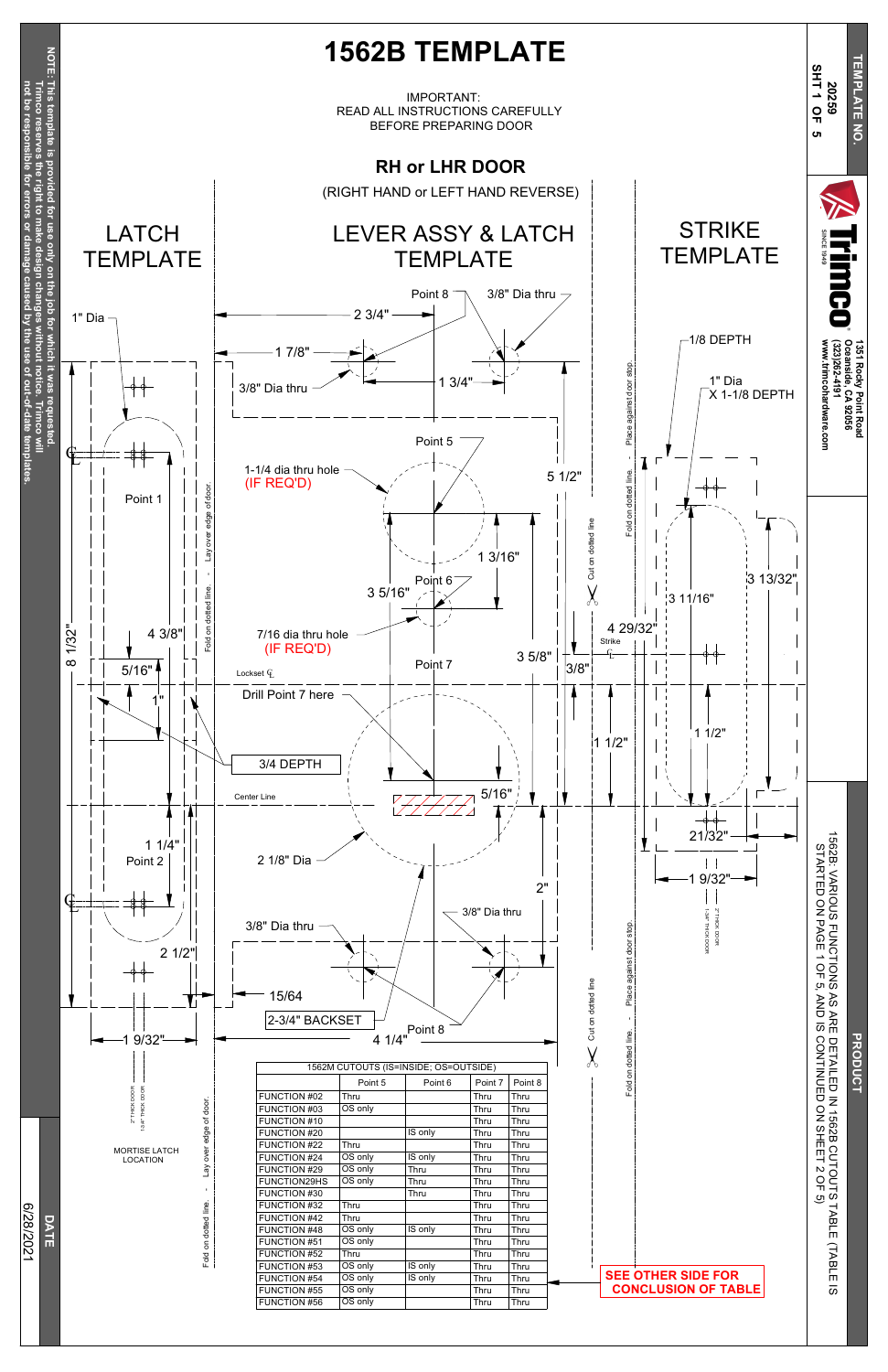| כ<br>٦ |  |
|--------|--|
|        |  |
|        |  |
|        |  |
|        |  |
|        |  |
|        |  |

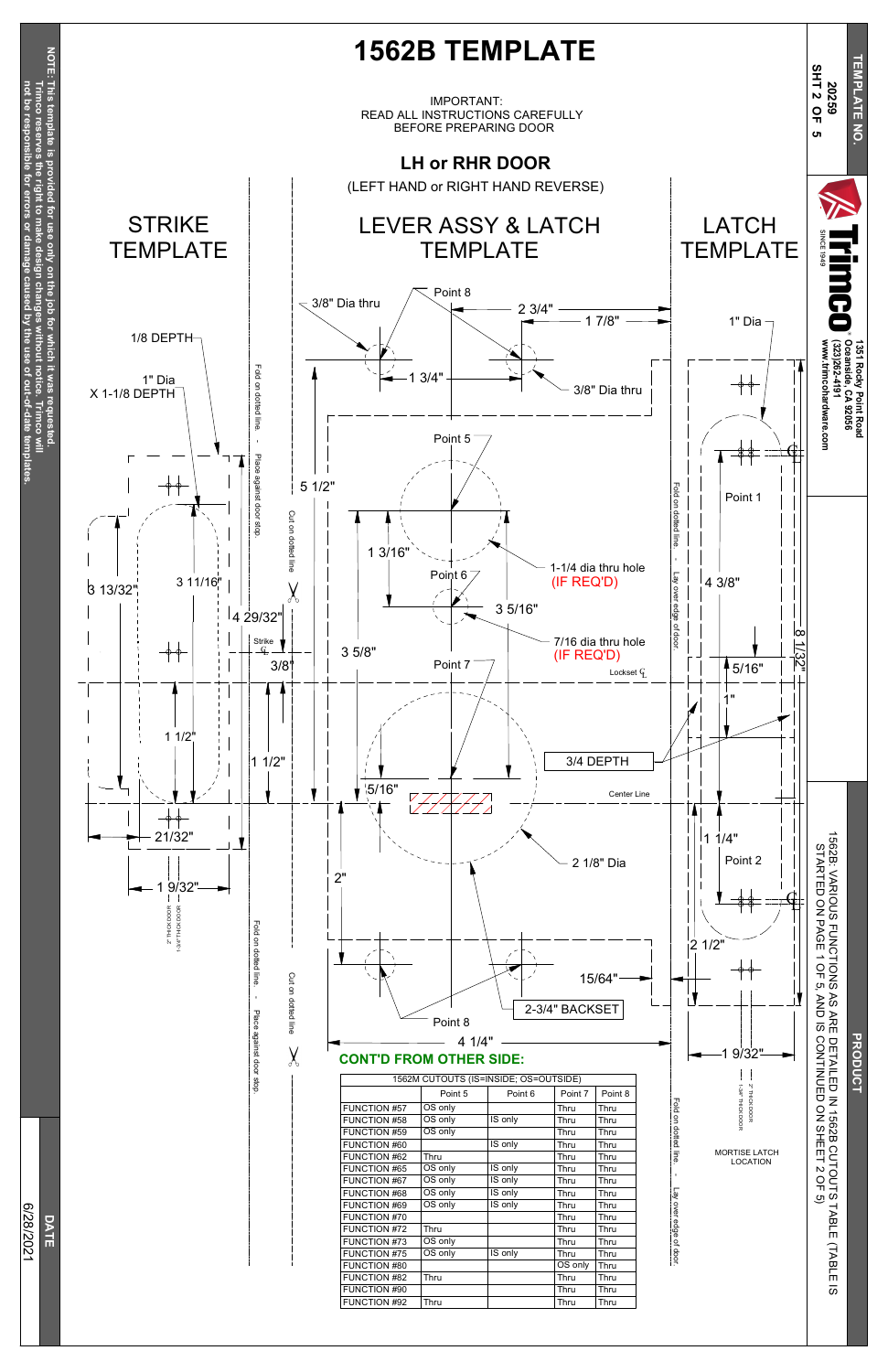**1351**

**Rocky**

**Point**

**Road**

K<br>R<br>E D E T AILE D z 15 6 2 B C U T O U T S T A BLE (T A BLE  $\overline{\omega}$ D ភ C O N TIN U E D o<br>Z SHEET  $\mathsf{\sim}$ O F ە

**Oceanside,**

**C A 92056**

ww.trimcohardware.com **w.trimcohardware.com**

**(323)262-4191**



**T**

**EMPLATE** 

**N O.**

**N**

15 6 2 B: V A RIO U S F U N C TIO N S S T A R T E D O N P A G E 1 O F ়্য

**D**<br>**P** 

ত<br>১

**S H T 3 O F 5**

8/2 0 21

SHORT BUSHING AND LONG BUSHING AND CAM PIVOT PIN (ENCASED IN BUSHING) - NOT VISIBLE IN THIS VIEW





CAM PIVOT PIN (STILL PARTIALLY ENCASED IN THE LONG BUSHING)

## **LEFT HAND, RIGHT HAND DOOR DEFINITIONS:**

(Inside)





LH Inswing **EXAMPLE RH Inswing** 

### **TO CHANGE THE HANDING OF A LEVER ASSEMBLY:**

- 1) Loosen the Cam Pivot Pin just enough to enable the removal of the Short Bushing and the Finger (Cam) - be sure the Cam Pivot Pin remains partially encased in the Long Bushing.
- 2) Remove the Short Bushing and the Finger. Rotate the Finger 180°, then reinstall the Finger and Short Bushing.
- 3) Re-tighten the Cam Pivot Pin.

### Note:

Push/Pull Latchsets are assembled for right or for left hand doors. Be sure that handing is correct for a given door type.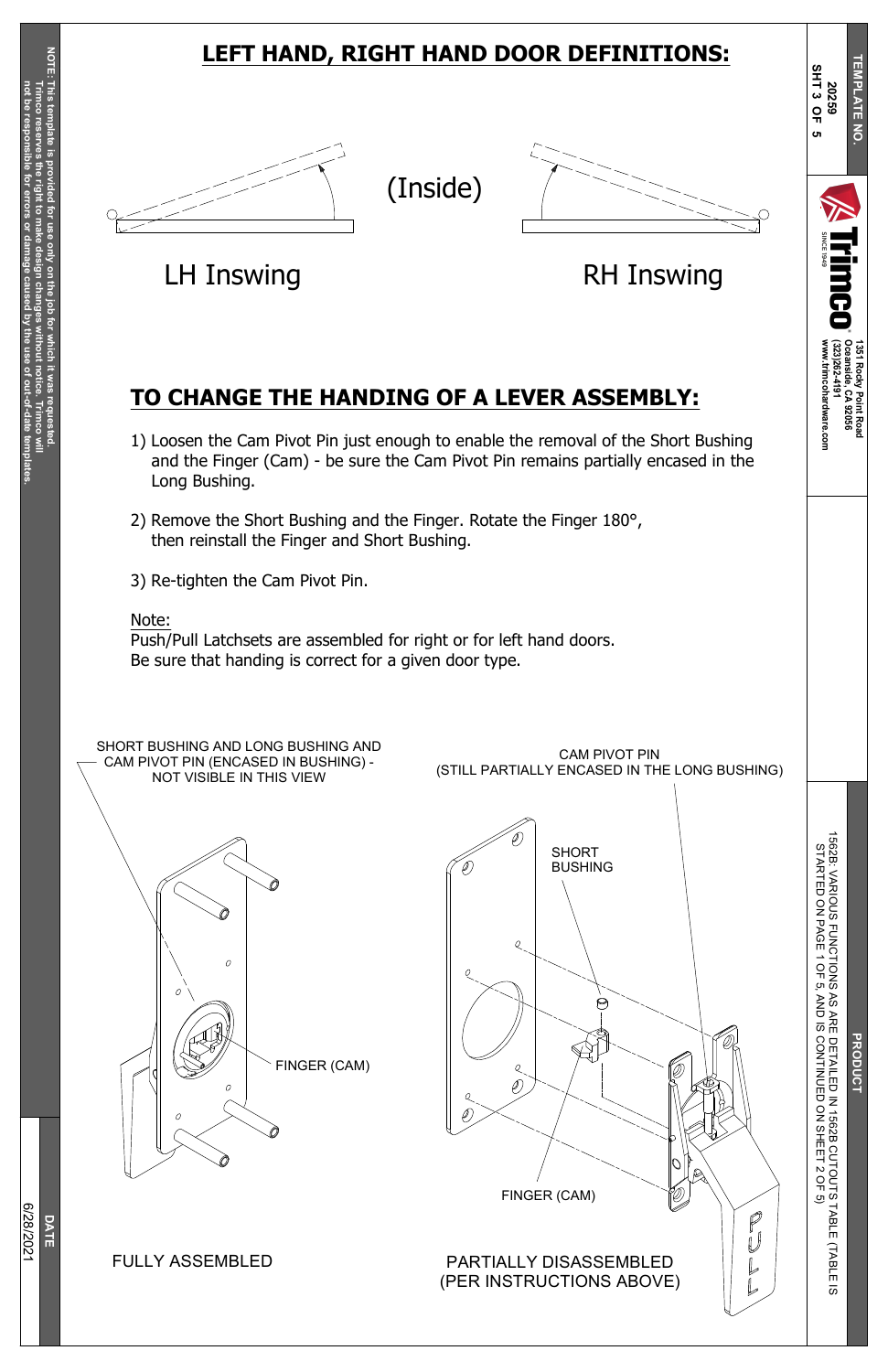**1351**

**Rocky**

**Point**

**Road**

**Oceanside,**

**C A 92056**

ww.trimcohardware.com **w.trimcohardware.com**

**(323)262-4191**



**T**

**EMPLATE** 

**N O.**

# K<br>R<br>E D E T AILE D z 15 6 2 B C U T O U T S T A BLE (T A BLE

**S H T 4 O F 5**



## **LEFT HAND, RIGHT HAND DOOR DEFINITIONS:**

## **TO CHANGE THE HANDING OF A LEVER ASSEMBLY:**

- 1) Loosen the Cam Pivot Pin just enough to enable the removal of the Short Bushing and the Finger (Cam) - be sure the Cam Pivot Pin remains partially encased in the Long Bushing.
- 2) Remove the Short Bushing and the Finger. Rotate the Finger 180°, then reinstall the Finger and Short Bushing.

3) Re-tighten the Cam Pivot Pin.

### Note:

Push/Pull Latchsets are assembled for right hand reverse or for left hand reverse doors. Be sure that handing is correct for a given door type.





LHR (Left Hand Reverse) RHR (Right Hand Reverse)